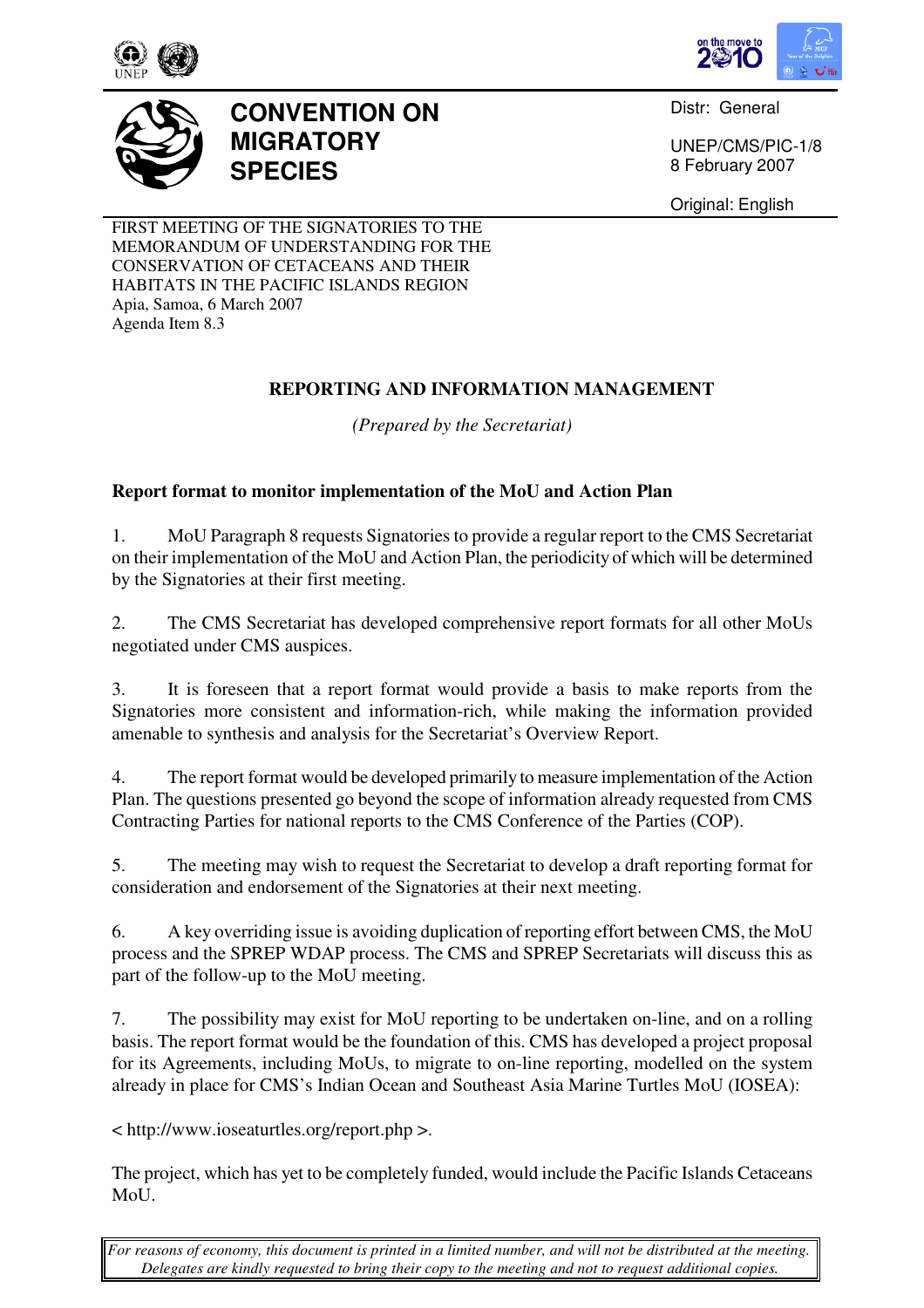8. In anticipation of this forthcoming work, it would be useful for the Secretariat to learn more about the in-country process to develop reports either for SPREP purposes or other multilateral environmental agreements, including the sources of information used and any problems typically encountered in the process. The meeting may wish to discuss how the reporting process can be facilitated to make it less burdensome for Signatories and others.

9. The meeting may wish to discuss how to ensure high quality information is provided in the reports.

## **Project reporting template**

10. There is a great amount of interest surrounding cetaceans in the Pacific Islands Region. Many governmental and non-governmental organizations are involved with various conservation and research projects that pre-date the MoU, but already contribute to its implementation.

11. The CMS Secretariat has developed project reporting templates for other MoUs negotiated under CMS auspices to capture this information. They are distributed to governmental and non-governmental organizations and individual experts to gain a better understanding of past, existing and planned projects for the target taxonomic group. Actual individual responses received are then compiled and presented as a tabular summary for the benefit of the Range States and the particular research and conservation community involved with the target species. Individual responses are presented as a compendium for information purposes.

12. It is hoped that a tabular summary of project activities will provide the basis for the MoU Signatories and the Pacific cetaceans research and conservation community to better coordinate their activities and to develop a sense of partnership working together to contribute to the implementation of the MoU and Action Plan.

13. If a coordinator is identified and funded for the MoU (see agenda item 8.1) the tabular summary could be maintained on a regular basis and made available to the Signatories and the research and conservation community, with the intention that it migrate to an on-line environment which would allow project leaders to directly supply and update information on a rolling basis (see the information management section below).

14. The meeting may wish to provide comments on this project-reporting concept and recommend that the Secretariat develop a project-reporting template for consideration and endorsement by the Signatories at their next meeting.

### **Information management**

15. A key step foreseen by the CMS Strategic Plan and CMS COP Resolution 8.5 (Existing and Future Agreements) is to make the information generated from CMS's specialised Agreement-related fora, including MoUs, available to the larger CMS process achievement particularly to measure implementation of the CMS Strategic Plan as well as gauge CMS's contribution to the achievement of the 2010 biodiversity target. The CMS Information Management System (IMS) will be a key tool in compiling and disseminating this information.

16. The information from the CMS COP national reports provided by each CMS Contracting Party on cetaceans is already input into the IMS by the UNEP World Conservation Monitoring